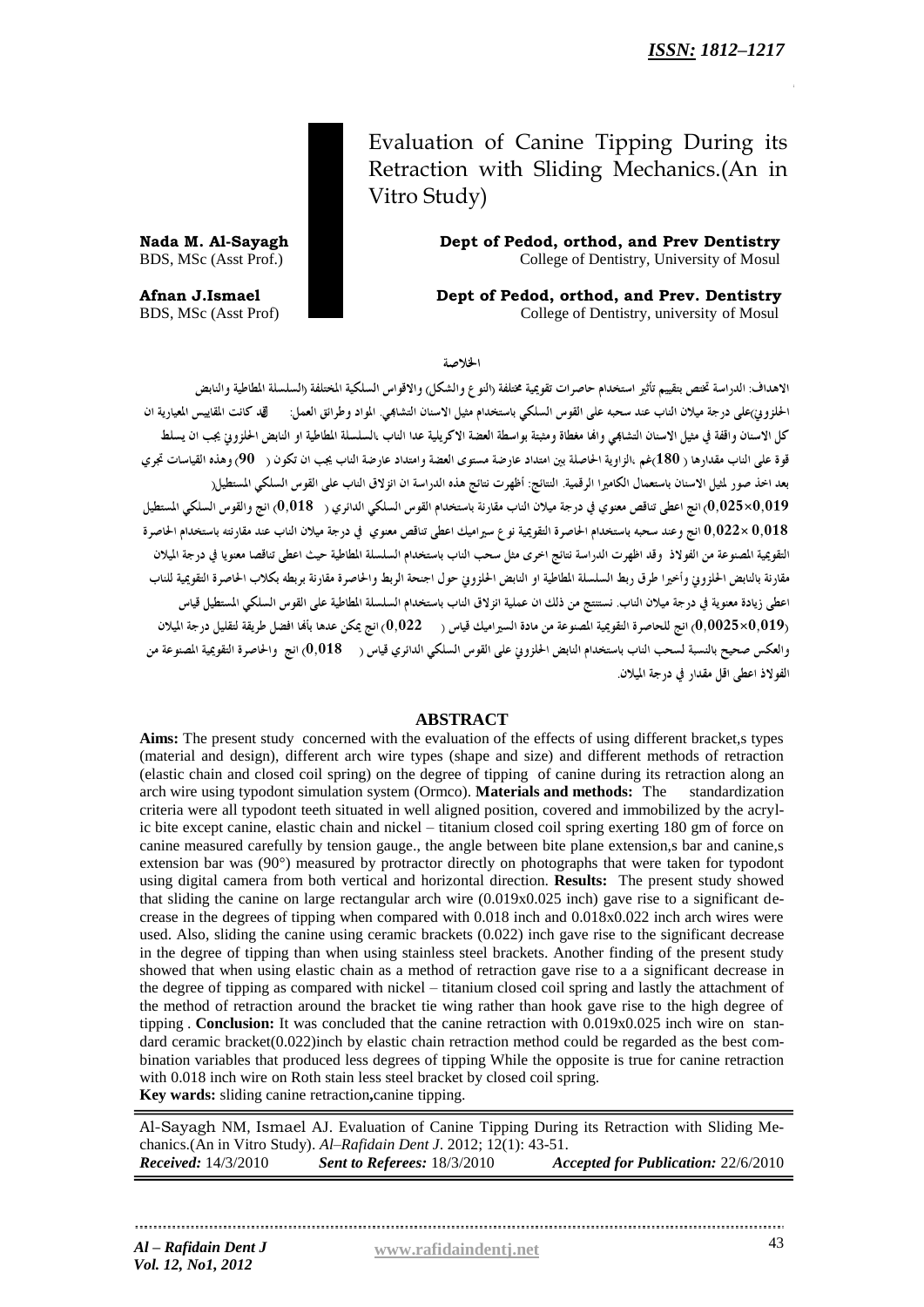### **INTRODUCTION**

Canine retraction is an important biomechanical task in orthodontic treatment. It is always desired to distalise a canine bodily without tipping it distally or rotating it distopalatally. The morphology of the canine with its long roots however and greater buccolingual dimensions, can make this task a challenge.<sup>(1)</sup> Sliding mechanics offers the advantage of controlling canine rotation.<sup> $(2, 3)$ </sup> If canine retraction is carried out with no simultaneous tipping or rotation, the subsequent treatment plan will be facilitated and also the treatment period can be shortened.<sup>(4)</sup> Since the elastic chain or (coil spring) is placed at the bracket level and not at the center of resistance. The tooth experiences a moment of force in two planes of spaces, one moment rotates the tooth mesial out and the other cause distal tipping of the crown.<sup> $(5)$ </sup> The major tooth movements that occur during space closure require the rigidity of rectangular stainless steel wire. $\overset{(6)}{0}$  The tipping of the canine was decreased when the wire size was increased or when the applied force was decreased. $(7)$  The wider the bracket, the easier it will be to generate the moments needed to bring roots together at extraction sites or to control mesiodistal position of roots. $(8)$ 

The attachments as hook integrated into the bracket, it can be used to shorten the moment arm and thereby decrease the amount of tipping when elastic or springs are used to slide teeth mesiodistaly along an arch wire.  $(8)$ 

The objectives of this study were: To evaluate and compare the degrees of tipping of canine during sliding mechanics using: 1) different arch wire sizes.2) different bracket types.3) different methods of retraction (elastic chain and closed coil spring, and 4) to evaluate the effect of point of force application.

# **MATERIALS AND METHODS**

The sample of this study consisted of 30 set of orthodontic brackets (only lower incisors, canines and second premolars)

divided into different types (standard and Roth for both stainless steel and ceramic 0.022 inch), 300 stainless steel arch wires divided into three sizes (0.018 inch, 0.018x0.022 inch and 0.019x0.025 inch), 150 closed coil nickel titanium spring and750 elastic chain ring . The study was conducted using two typodont models.

Retraction of canine by sliding mechanics was done by using one possibility of the 30 different combinations (five different brackets and three different arch wires and two methods of retraction) 30 brackets/arch wire/ method of retraction combination were tested 10 times leading to a total of 300 trials. Two typodonts were prepared; one for standard edgewise bracket system and the other for Roth system. The brackets were fixed on metallic teeth using epoxy steel adhesive which is supplied into two tubes (Hardener and resin). Each bracket is positioned in its proper position by the aid of bracket positioning gauge to ensure greater vertical accuracy.(6)

This study was conducted using class III typodont wax form, so alignment of the teeth was required to obtain a well aligned teeth, according to other studies,  $(6.9-11)$ <sup>this</sup> was done by placing the arch wires in the lower arch that were progressively upgraded through leveling and aligning, and finally to a  $0.019 \times 0.025$ " inch stainless steel wire, after immersing the typodont in a water bath for 5 minutes. The arch wire was ligated to the bracket by using elastomeric ligature because the high variability of tying ligatures makes the use of elastic ligatures the most consisted and reproducible.<sup>(12)</sup> Both the nickel titanium close coil spring and the elastomeric power chain were stretched to deliver 180 gm, using tesion gauge.<sup> $(13)$ </sup> 1. Elastic chain was stretched between the hook on the buccal surface of the molar band and canine bracket where the elastic chain attachment can be circumferential around the four tie wings. $^{(14)}$  or canine hook bracket. $^{(15)}$  As shown in Figure 1 and 2 respectively.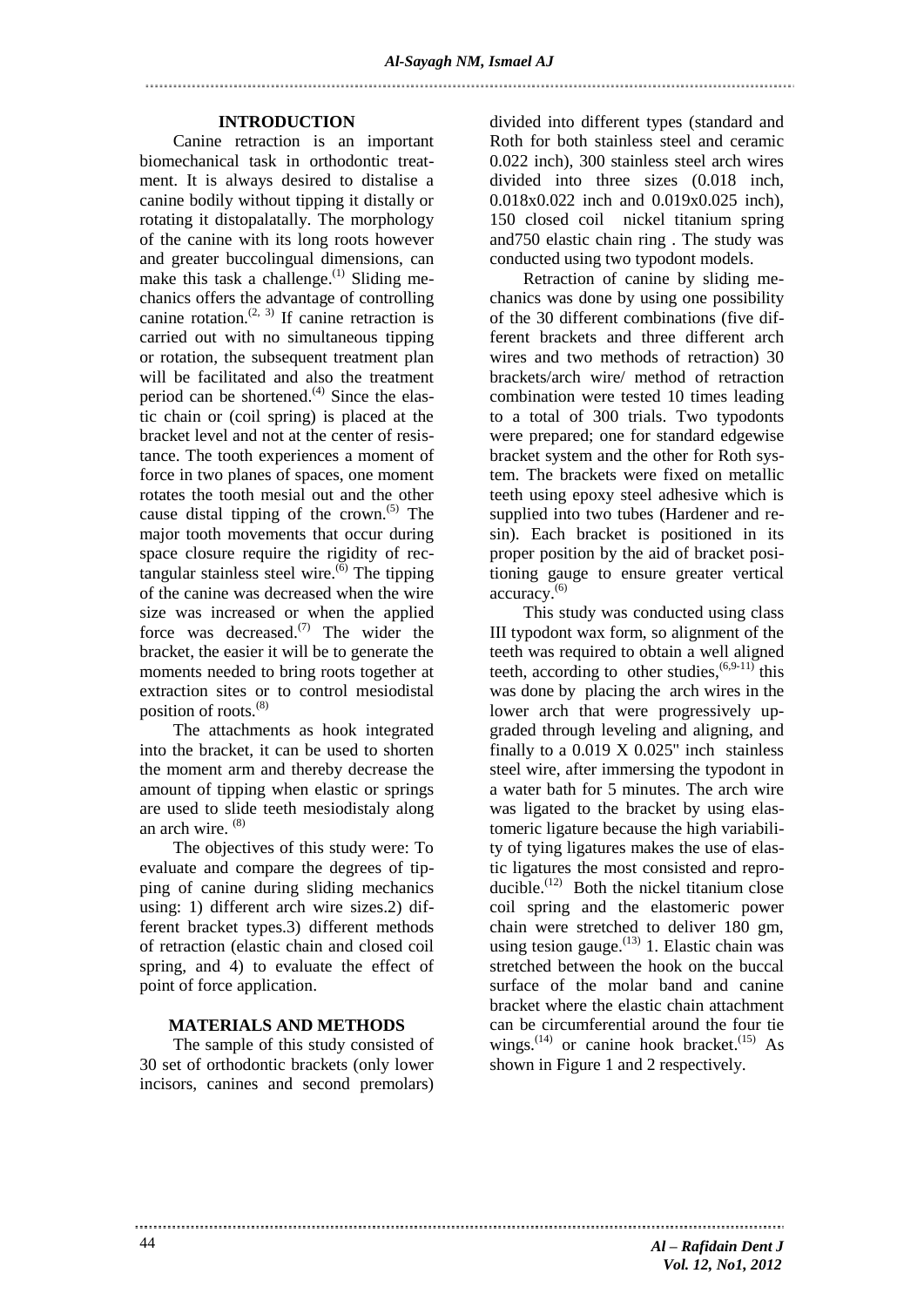

Figure (1) attachment of elastic chain Figure (2) attachment of elastic chain A round the bracket wings. The bracket hook.

2. A NiTi closed – coil spring was engaged between the first molar band hook and the hook of canine bracket<sup> $(2, 7)$ </sup> (Fig-



coil spring on bracket hook spring around bracket wings

Before starting movement of canine (left canine only) into first premolar site, all typodont teeth were situated in well aligned position and covered by the acrylic bite plane (except canines). The angle between bite plane extension bar and canine extension bar should be 90° from both vertical and horizontal directions. This angle is considered as canine's bar original angle.

Degree of canine's tipping after movement:

Measurements were made according to Huffmann and Way method.<sup>(16)</sup> and Ziegler and Ingervall.<sup> $(14)$ </sup> Method with some modifications. A typodont is photographed using digital camera,  $^{(9,17)}$  with transverse projection from right side of typodont, directly toward left canine where the angle between canine extension bar and bite plane extension bar is exposed and then it can be measured directly on the photograph using protractor, this angle is

.....................



ure3) or attached to the canine bracket by ligature wire over the ligature elastic (Figure 4).  $(12)$ 



Figure (3): Attachment of closed Figure (4): Attachment of closed coil

considered as canine's bar inclination angle

Therefore; Degree of canine tipping = canine's bar original angle – canine's bar inclination angle

Before measurements, it's important to establish the followings:

Digital camera is engaged vertically onto the wood table between two pieces of wood that luted above the wood table to maintain stable position of digital camera during photograph exposure.

The metallic base that will receive the typodont is fixed horizontally onto the wood table by screws to maintain stable position of typodont during photograph exposure where the typodont slides in a particular area in the metallic base to end with stable position.

The distance between the digital camera and the typodont is fixed during all measurements (19.5 cm).

The data were analyzed by using Sta-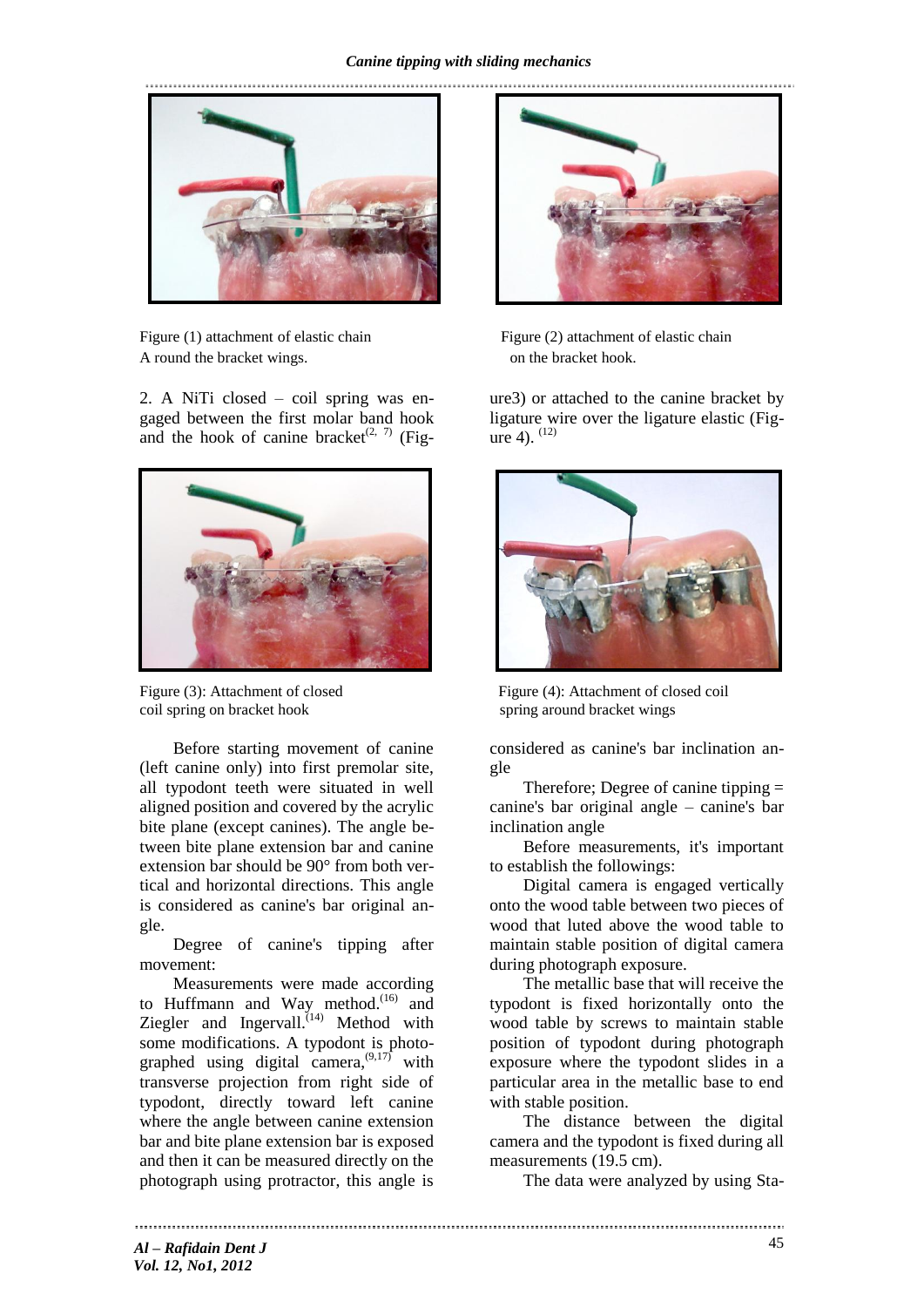tistical Package for Soft ware System (SPSS version 11.0 Inc., Chicago) Program was used.

1) Descriptive statistics: to show minimum and maximum values, meam and standard deviation for each variable and in each method of measurements. 2) Analysis of Variance (ANOVA): data achieved from previous measurements were initially analyzed by using the three way ANOVA test. 3) Duncan's Multiple Range test: These data were then analyzed by Duncan's Multiple Range test to determine the significant differences among the groups.

### **RESULTS**

The descriptive statistics that includes mean, standard deviations, minimum and maximum values for the degree of tipping of the 30 experimental groups used are listed in Table (1). The results of Duncan's Multiple Range test in the present study are also listed in Table (1), showed that using nickel – titanium closed coil spring along 0.018 inch wire on the brackets of both stainless steel and ceramic in standard and Roth design gave rise to the highest mean for the degree of tipping, on the other hand using elastic chain that attached to the hook of Roth stainless steel bracket on 0.019x0.025 inch wire gave rise to the lowest one. The remaining groups distributed on statistical levels between the higher and lower levels of mean.

Comparison of the Degree of Tipping of Canine among Different Bracket Types:

Duncan's Multiple Range test in Table (2) showed significant difference of the degree of tipping of canine at  $(P \leq$ 0.05) among five types of bracket for three types of arch wire by elastic chain and closed coil spring. In elastic chain retraction group for the three types of arch wire, the stainless steel bracket (standard and Roth) gave rise to the highest mean value of the degree of tipping than that in ceramic bracket. However, there was no significant difference between Roth and standard type for stainless steel and ceramic bracket

in three arch wires except in the 0.018x0.022 inch wire that showed the Roth ceramic bracket had higher degree of tipping than standard ceramic. Also in closed coil spring retraction group, the Roth stainless steel bracket gave rise to the highest mean value of the degree of tipping for all three types of arch wire. However, there was no significant difference between ceramic and stainless steel bracket on 0.018 inch wire.

*Comparison of the Degree of Tipping of Canine among Three sizes of Arch Wire:*

Duncan's Multiple Range test, Table (3) and Figure (1) showed significant differences for the degree of tipping among three types of arch wires for five types of brackets by elastic chain and closed coil spring.

In both methods of retraction, sliding the canine along 0.018 inch wire by using five types of brackets produced the highest mean value of the degree of tipping, on the other hand, using 0.019x0.025 inch wire produced the lowest one, while sliding the canine along 0.018x0.022 inch arch wire fell and distributed on a statistical level between the other two arch wires. However, there was no significant difference between 0.018x0.022 inch and 0.019x0.025 inch arch wires in all types of stainless steel bracket and standard ceramic bracket in elastic chain retraction group.

*Comparison of the Degree of Tipping of Canine between Elastic Chain and Closed Coil Spring:*

Duncan's Multiple Range test in Table (3), also showed significant differences in the degree of tipping at ( $P \leq 0.05$ ) between elastic chain and closed coil spring in each bracket type.

In all groups closed coil spring showed highest mean value for the degree of tipping of canine than elastic chain except on 0.019x0.025 inch wire for both stainless steel and ceramic standard brackets that showed no significant differences in the degree of tipping of canine.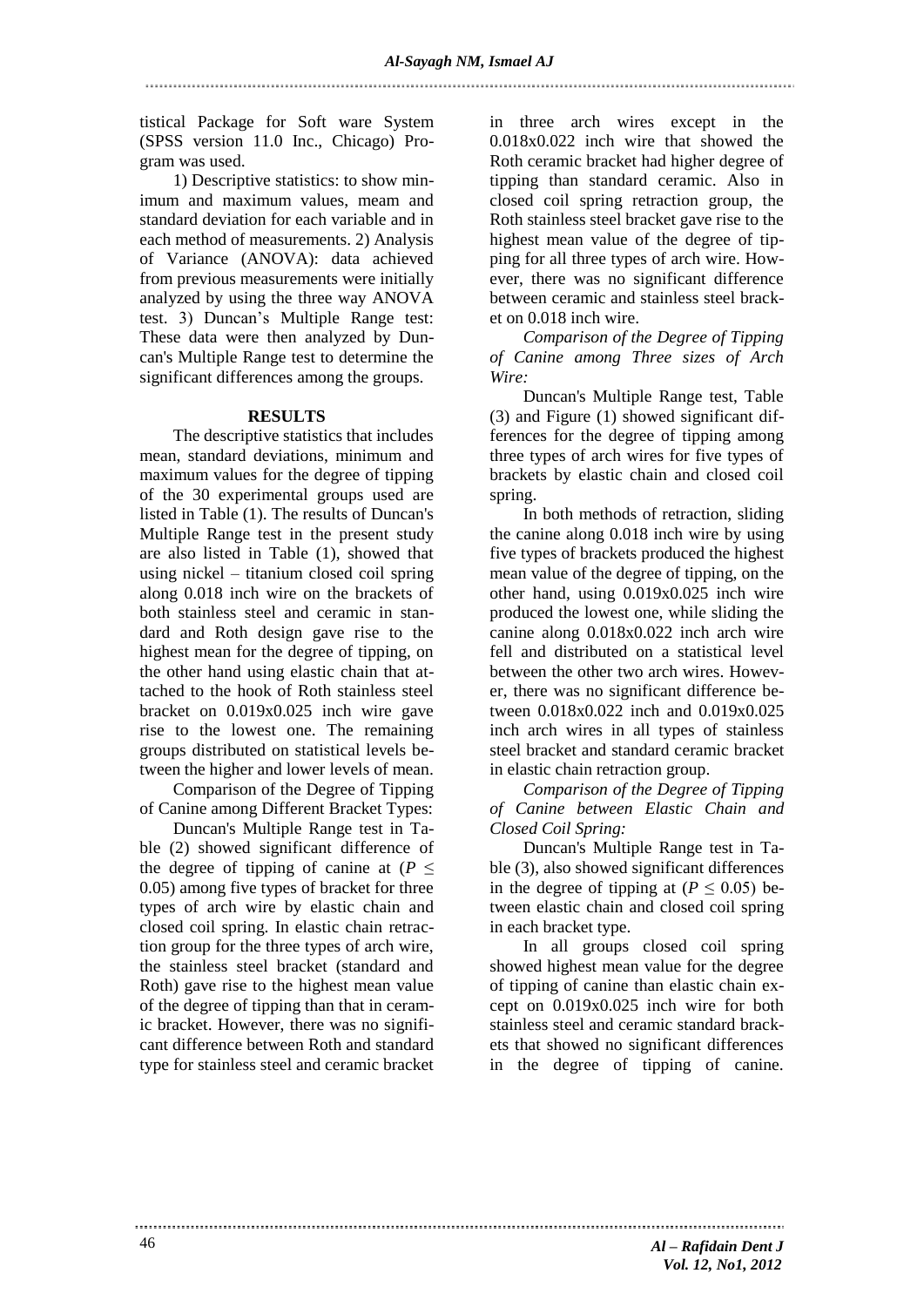#### Table (1) Descriptive statistics for the degree of tipping of canine. **Type of bracket arch wire Method of retraction Mean SD Min. Max. Duncan group Standard Stainless steel** 0.018 inch Elastic chain  $8.4$  0.7 8 10 L<br>Closed soil grains  $10$  0  $10$  10  $10$  M Closed coil spring  $10 \t 0 \t 10 \t 10$  M 0.018 x 0.022 Inch Elastic chain 4.8 0.63 4 6 DE Closed coil spring  $6.4$  0.7 5 7 GH 0.019 x 0.025 Inch Elastic chain 4.7 0.48 4 5 DE Closed coil spring  $4.4$   $0.52$   $4$   $5$  CD **Roth stainless steel** 0.018 inch Elastic chain  $\begin{array}{ccc} 8.3 & 0.67 & 7 & 9 \end{array}$  KL Closed coil spring  $10 \t 10 \t 10 \t 10$  M 0.018 x 0.022 Inch Elastic chain 4.9 0.88 4 6 DE Closed coil spring  $6.6$   $0.52$   $6$   $7$  H 0.019 x 0.025 Inch Elastic chain 4.6 0.52 4 5 DE Closed coil spring  $5.6$   $0.52$   $5$   $6$  F **Hook Roth Stainless steel\*** 0.018 inch Elastic chain  $7.3$  0.67 6 8 I Closed coil spring 8 0 8 8 JKL 0.018 x 0.022 Inch Elastic chain 3.8 0.92 3 5 AB Closed coil spring  $6 \t 0 \t 6 \t 6$  FG 0.019 x 0.025 Inch Elastic chain 3.3 0.82 2 4 A<br>Closed coil spring 5 0 5 5 E Closed coil spring  $5 \t 0 \t 5 \t 5$  E **Standard ceramic**   $0.018$  inch Elastic chain  $7.8$   $0.79$   $7$   $9$  IJK Closed coil spring  $10 \t 10 \t 10 \t 10$  M 0.018 x 0.022 Inch Elastic chain 3.4 0.7 2 4 AB Closed coil spring  $5.8$  0.79  $5$  7 F 0.019 x 0.025 Inch Elastic chain 3.5 0.53 3 4 AB Closed coil spring 3.9 0.74 3 5 BC **Roth Ceramic** 0.018 inch Elastic chain  $\begin{array}{ccc} 7.6 & 0.52 & 7 & 8 & \text{IJ} \\ \text{Clased coil origin} & 10 & 0 & 10 & 10 \end{array}$ Closed coil spring  $10 \t 0 \t 10 \t 10$  M 0.018 x 0.022 Inch Elastic chain 4.7 0.48 4 5 DE Closed coil spring  $4.7$   $0.67$   $4$  6 DE 0.019 x 0.025 Elastic chain 3.5 0.53 3 4 AB

• F-value = 143.90 • Measurement in degree • Number for each group = 10. **\*** Attachment of elastic chain and closed coil spring on the hook of Roth stainless steel bracket while the other types of brackets the attachment around the tie wings. Means with different letters vertically in each arch wire have significant difference at  $p \le 0.05$  - f-value cannot be calculated (division by zero). Measurements in degree

Closed coil spring  $4.6$   $0.52$   $4$   $5$  DE

Inch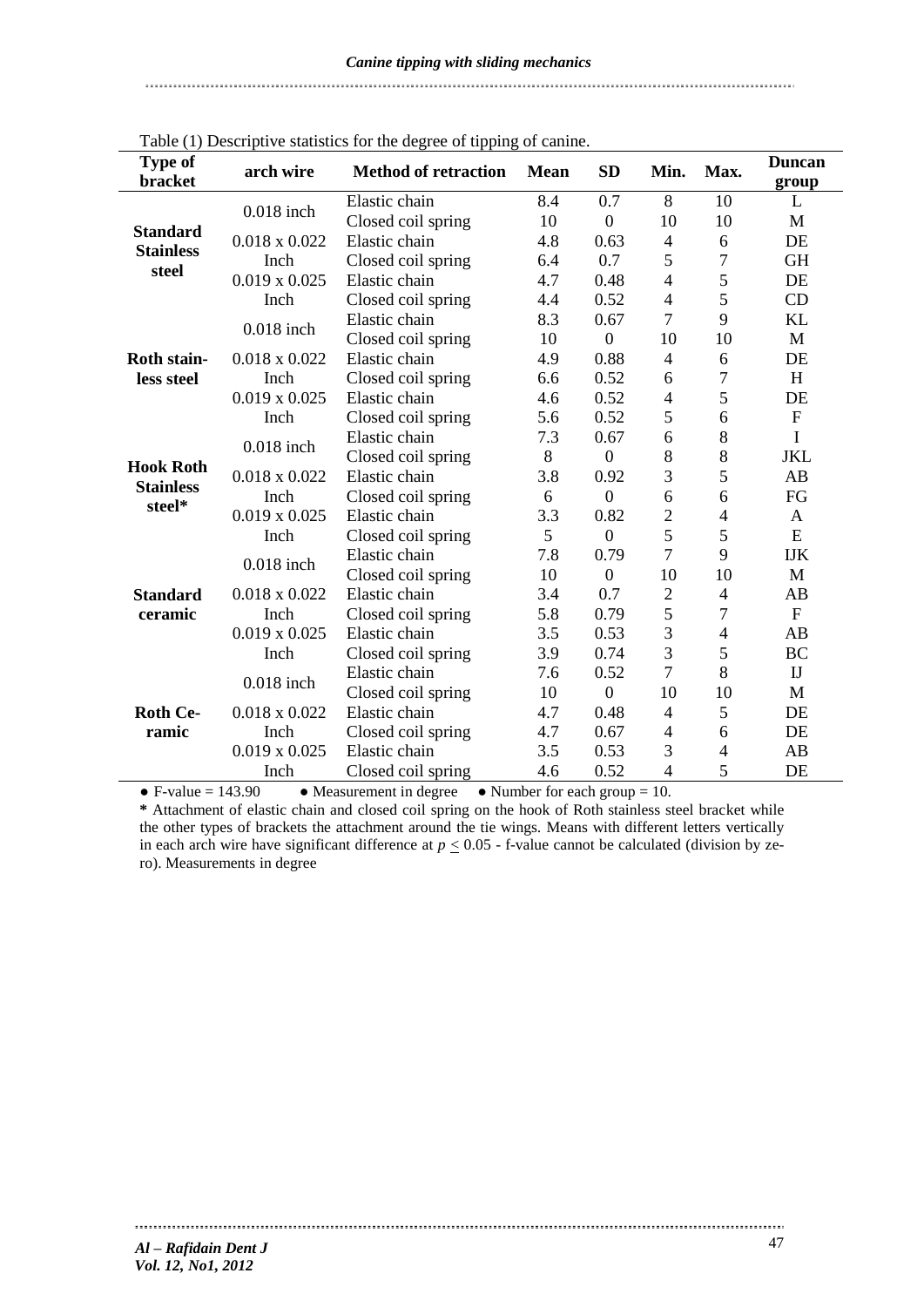| Fable (2). Comparison of the degree of upping of cannie among different bracket types |                                  |             |                      |               |                           |          |             |  |  |
|---------------------------------------------------------------------------------------|----------------------------------|-------------|----------------------|---------------|---------------------------|----------|-------------|--|--|
| Arch                                                                                  | <b>Type of bracket</b>           |             | <b>Elastic chain</b> |               | <b>Closed coil spring</b> |          |             |  |  |
| wire                                                                                  |                                  | <b>Mean</b> | SD                   | <b>Duncan</b> | <b>Mean</b>               | SD       | Duncan      |  |  |
| 0.018<br>inch                                                                         | Standard stainless steel         | 8.4         | 0.70                 | B             | 10                        | $\theta$ | B           |  |  |
|                                                                                       | Roth stainless steel             | 8.3         | 0.67                 | B             | 10                        | 0        | B           |  |  |
|                                                                                       | <b>Hook Roth stainless steel</b> | 7.3         | 0.67                 | A             | 8                         | 0        | A           |  |  |
|                                                                                       | Standard ceramic                 | 7.8         | 0.79                 | AB            | 10                        | 0        | B           |  |  |
|                                                                                       | Roth ceramic                     | 7.6         | 0.52                 | A             | 10                        | $\theta$ | B           |  |  |
|                                                                                       | F-value                          | 4.74        |                      |               |                           |          |             |  |  |
| 0.018x<br>0.022<br>inch                                                               | Standard stainless steel         | 4.8         | 0.63                 | B             | 6.4                       | 0.70     | CD          |  |  |
|                                                                                       | Roth stainless steel             | 4.9         | 0.88                 | B             | 6.6                       | 0.52     | D           |  |  |
|                                                                                       | Hook Roth stainless steel        | 3.8         | 0.92                 | A             | 6.0                       | 0.00     | $\mathbf C$ |  |  |
|                                                                                       | Standard ceramic                 | 3.4         | 0.70                 | A             | 5.8                       | 0.79     | B           |  |  |
|                                                                                       | Roth ceramic                     | 4.7         | 0.48                 | B             | 4.7                       | 0.67     | A           |  |  |
|                                                                                       | F-value                          | 8.36        |                      |               | 15.00                     |          |             |  |  |
| 0.019 x<br>0.025<br>inch                                                              | Standard stainless steel         | 4.7         | 0.48                 | B             | 4.4                       | 0.52     | B           |  |  |
|                                                                                       | Roth stainless steel             | 4.6         | 0.52                 | B             | 5.6                       | 0.52     | D           |  |  |
|                                                                                       | Hook Roth stainless steel        | 3.3         | 0.82                 | $\mathsf{A}$  | 5.0                       | 0.00     | C           |  |  |
|                                                                                       | Standard ceramic                 | 3.5         | 0.53                 | A             | 3.9                       | 0.74     | A           |  |  |
|                                                                                       | Roth ceramic                     | 3.5         | 0.53                 | A             | 4.6                       | 0.52     | B           |  |  |
|                                                                                       | F-value                          | 13.44       |                      |               | 26.08                     |          |             |  |  |

Table (2): Comparison of the degree of tipping of canine among different bracket types

Means with different letters vertically in each arch wire have significant difference at  $p \le 0.05$  - f-value cannot be calculated (division by zero). Measurements in degree

|                                  |                           | <b>Elastic chain</b> |           |               | <b>Closed coil spring</b> |      |               |
|----------------------------------|---------------------------|----------------------|-----------|---------------|---------------------------|------|---------------|
| Type of bracket                  | Arch wire                 | <b>Mean</b>          | <b>SD</b> | <b>Duncan</b> | <b>Mean</b>               | SD   | <b>Duncan</b> |
|                                  | $0.018$ inch              | 8.4                  | 0.70      | $\mathcal{C}$ | 10.0                      | 0.0  | D             |
| <b>Standard stainless steel</b>  | $0.018 \times 0.022$ inch | 4.8                  | 0.63      | A             | 6.4                       | 0.70 | B             |
|                                  | $0.019 \times 0.025$ inch | 4.7                  | 0.48      | A             | 4.4                       | 0.52 | A             |
|                                  | F-value                   | 168.68               |           |               |                           |      |               |
|                                  | $0.018$ inch              | 8.3                  | 0.67      | D             | 10.0                      | 0.0  | E             |
|                                  | $0.018 \times 0.022$ inch | 4.9                  | 0.88      | A             | 6.6                       | 0.52 | $\mathcal{C}$ |
| <b>Roth stainless steel</b>      | $0.019 \times 0.025$ inch | 4.6                  | 0.52      | A             | 5.6                       | 0.52 | B             |
|                                  | F-value                   | 132.41               |           |               |                           |      |               |
|                                  | $0.018$ inch              | 7.3                  | 0.67      | D             | 8.0                       | 0.0  | E             |
|                                  | $0.018 \times 0.022$ inch | 3.8                  | 0.92      | A             | 6.0                       | 0.00 | C             |
| <b>Hook Roth stainless steel</b> | $0.019 \times 0.025$ inch | 3.3                  | 0.82      | A             | 5.0                       | 0.00 | B             |
|                                  | F-value                   | 107.35               |           |               |                           |      |               |
|                                  | $0.018$ inch              | 7.8                  | 0.79      | C             | 10.0                      | 0.0  | D             |
|                                  | $0.018 \times 0.022$ inch | 3.4                  | 0.70      | A             | 5.8                       | 0.79 | B             |
| <b>Standard ceramic</b>          | $0.019 \times 0.025$ inch | 3.5                  | 0.53      | A             | 3.9                       | 0.74 | A             |
|                                  | F-value                   | 170.33               |           |               |                           |      |               |
|                                  | $0.018$ inch              | 7.6                  | 0.52      | C             | 10.0                      | 0.0  | D             |
|                                  | $0.018 \times 0.022$ inch | 4.7                  | 0.48      | B             | 4.7                       | 0.67 | B             |
| <b>Roth ceramic</b>              | $0.019 \times 0.025$ inch | 3.5                  | 0.53      | A             | 4.6                       | 0.52 | B             |
|                                  | F-value                   |                      |           |               | 240.12                    |      |               |

Table (3) Comparison of the Degree of Tipping of Canine among Three Types of Arch Wire and between Elastic Chain and Closed coil Spring Retraction Groups.

Means with different letters vertically and horizontally in each bracket type have significant difference at  $p \le 0.05$  number for each group =10 measurment in degree.

...............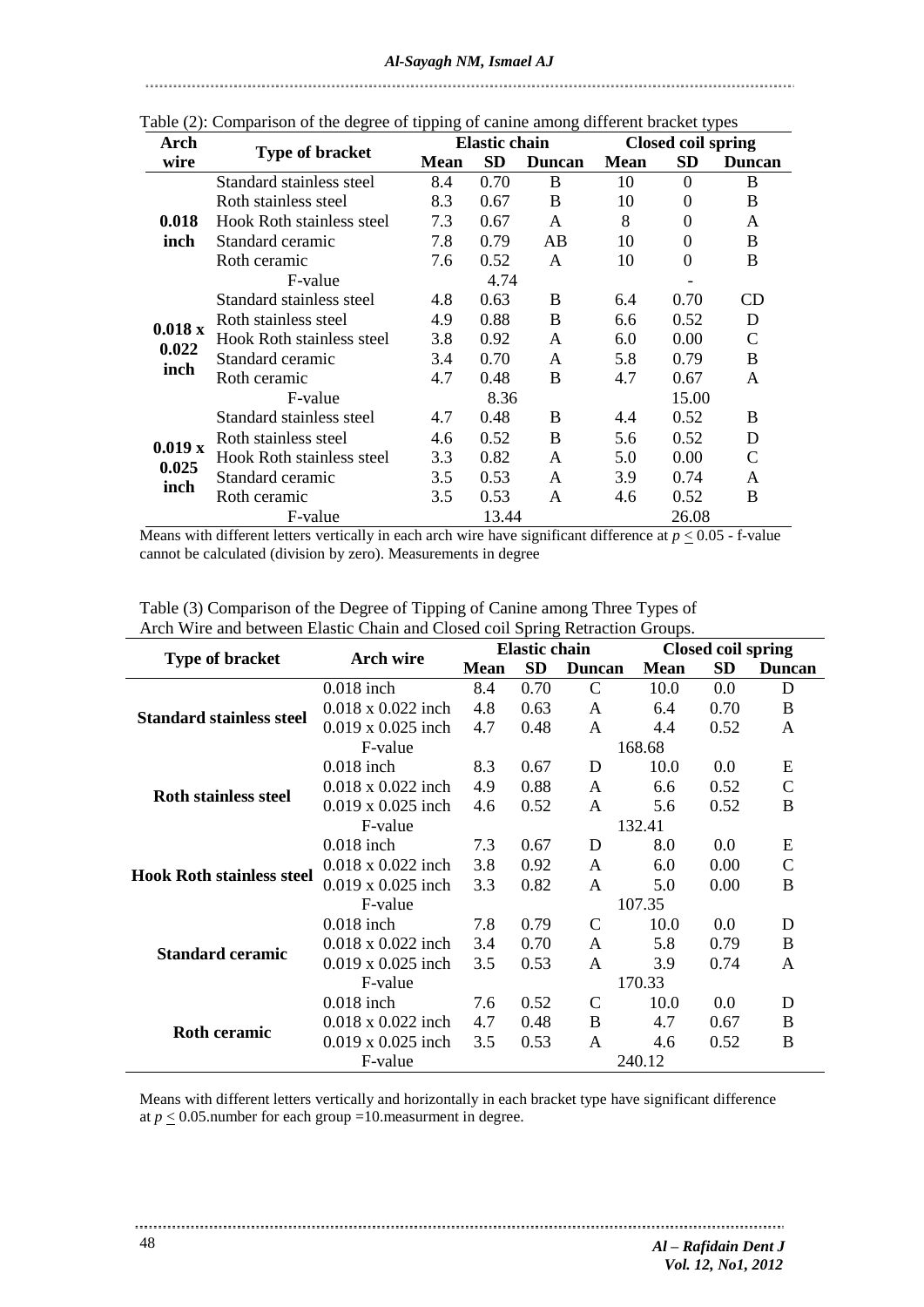## **DISCUSSION**

The present study showed that sliding canine on large rectangular wire by elastic chain with the aid of hook on Roth stainless steel bracket and with ceramic bracket gave rise to the lowest mean of degree of canine tipping. This result due to many reasons:

1. Arch Wire Size and Shape:

Using large rectangular wire gave rise to the lowest mean degree of tipping while

Round small wire produces the highest one. This is in agreement with other studies. $(18-20)$ 

Rectangular arch wire usually produces little degree of tipping in comparison with round one, this is in agreement with the findings of Ziegler and Ingervall.<sup>(14)</sup> Also the flexural rigidity affects the restoring couple on canine during sliding mechanics as mentioned by Moore and Waters.<sup>(21)</sup> furthermore when light wire was used in sliding mechanics, wire deformation increased and the canine experienced greater tipping.<sup>(19)</sup>

Although rectangular arch wire offers good control for canine position during sliding, some degree of tipping movement is in veritably occur. This is in agreement with Irland and McDonald.<sup>(22)</sup> and Kojima et al. <sup>(19)</sup>, The reason for this is the looseness of the fit of the arch wire in the bracket slot, where the tooth being moved along the arch wire.

2. Bracket Material:

The findings in this study showed that the mean degree of tipping in ceramic bracket is low and this may be attributed to the high friction of ceramic bracket and this is in agreement with Nishio *et al.*<sup>(23)</sup> and also in accordance with Kojima *et*   $al$ <sup>(19)</sup> who stated that as the friction force decreased, the tipping increase. Because the friction can reduce the force and minimize tipping movement.(24)

The other contributor is that ceramic brackets must be bulkier than stainless steel brackets and the ceramic design is much closer to a wide single bracket than is usual in steel because of low fracture toughness of ceramic brackets.<sup>(8)</sup> and larger bracket offers more contact area between bracket and wire and could cause small wire inclination in the slot walls during their displacement. $(23)$  and this agreed with the result of the present study.

3. Methods of Retraction:

The present study showed that when using elastic chain the mean degree of tipping is lowest than using coil spring and this agreed with the finding of Webb *et al*. (25) who stated that close coil spring produces forces of greater magnitude than is necessary for orthodontic tooth movement. The tipping of the canine is increased when the orthodontic force increased.(18) Samules *et al*. (26) suggested that excessively rapid space closure might produce loss of tip and rotational control adjacent to the extraction site.

4. Methods of Attachment:

This study showed that attachment of the elastic chain on bracket's hook to retract the canine on large rectangular arch wire showed the lowest mean degree of tipping. This finding is in agreement with Darendeliler *et al.*<sup>(27)</sup> and Proffit *et al.*<sup>(8)</sup> Who found that attachment extending toward the center of resistance as hook integrated into the bracket it can be used to shorten the moment arm and thereby decrease the amount of tipping when elastic or spring is used to slide teeth mesiodistally along an arch wire.

Also Daskaloginnakis<sup> $(28)$ </sup> stated that the application of force closer to the center of resistance of tooth during retraction, which, in turn, reduces the tendency to tip distally, this is because the force is applied at point more apical to the bracket position so that the bracket slot does not hit the wire surface.<sup> $(29)$ </sup> On the other hand, the attachment on the bracket tie wing increase the degree of tipping of canine because the distal force is applied coronal to the center of resistance so the center of resistance will move distally and the crown of the tooth will tip distally.<sup>(30)</sup>

# **CONCLUSIONS**

There was no significance difference in the degree of tipping between standard and Roth design for both stainless steel and ceramic bracket in elastic chain retraction group for the three types of arch wire except the degree of tipping on ceramic bracket along 0.018x0.022 inch. 2. When using stainless steel bracket, the degrees of tipping increase. The opposite is true with ceramic bracket.3. Attachment the method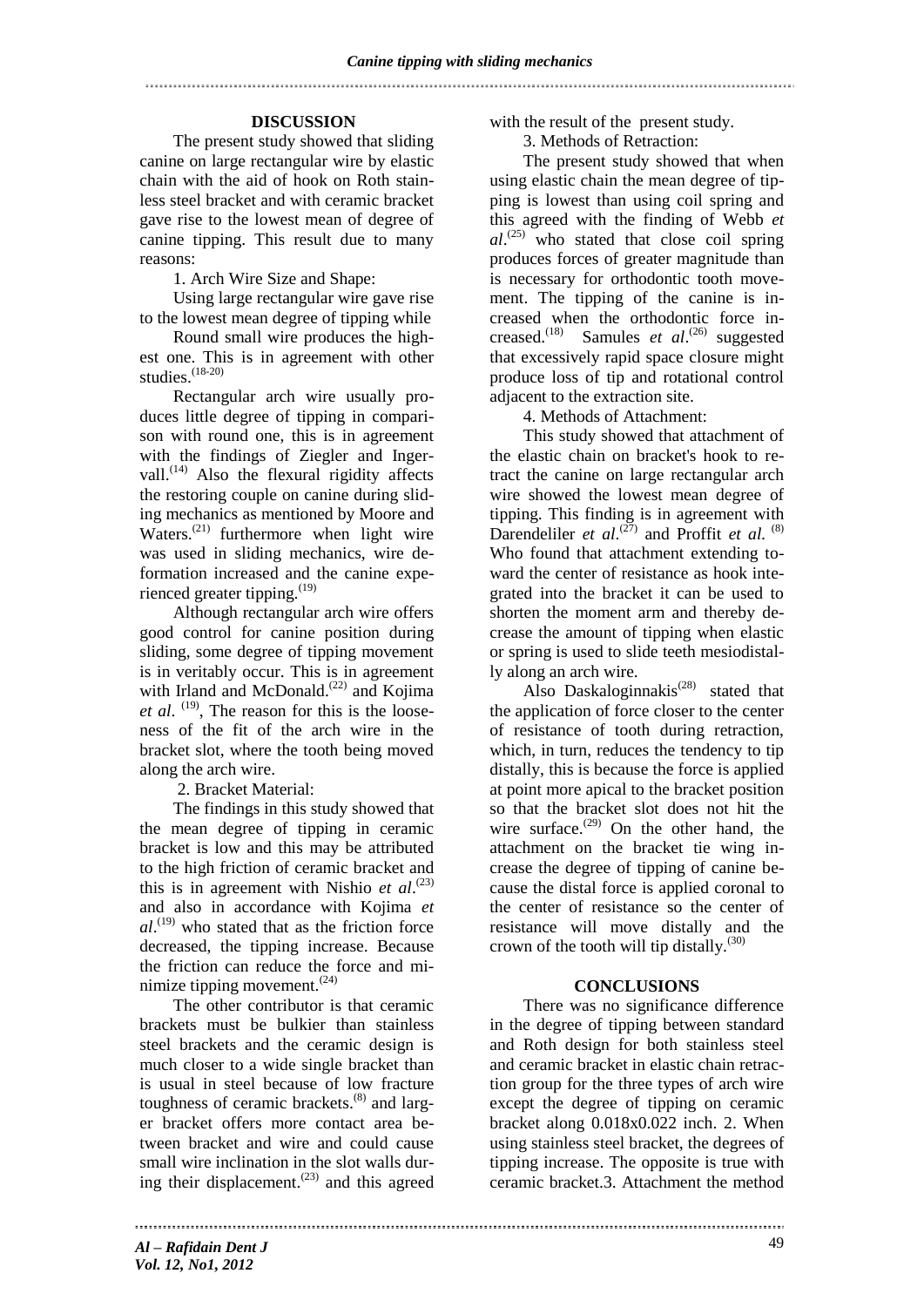of retraction on the hook of bracket result in decreases in the degree of tipping. The opposite is true when the attachment occurs around the brackets tie wing.4. Canine sliding over arch wire of round cross section significantly produces high degree of tipping .The opposite is true with large size rectangular arch wire. 5. Sliding the canine using nickel – titanium close coil spring produce high degree of tipping than sliding it by elastic chain.

### **REFERENCES**

- 1. Babu SH. Comparative evaluation of sectional canine retraction using modified opus loop and PG spring. A clinical study. M.Sc. Thesis, Saveelha Dental College and Hospital, Channel.2005
- 2. Rhee JN, Chun YS, Row J .A comparison between friction and frictionless mechanics with a new typodont simulation system. *Am J Ortho Dentofacial Orthop*. 2001; 119: 292 -299
- 3. Hayashi K, Uechi J, Murate M, Mizoguchi I .Comparison of maxillary canine retraction with a sliding mechanics and a retraction spring. A three – dimensional analysis based on a mid – palatal orthodontic implant. 2004; 26: 585 – 589.
- 4. Hayashi K, Uechi J, Pyolee S, Mizoguchi I. Three – dimensional analysis of orthodontic tooth movement based on XYZ and finite helical axis systems. *Eur J Orthod*.2007; 18: 1- 7.
- 5. Staggers JA, Germane N. Clinical consideration in the use of retraction mechanics. *J Clin Orthod*. 1991; 25(6): 364 – 369.
- 6. McLaughlin RP, Bennett JC, Trevisi HJ .Systemized orthodontic treatment mechanics. First edition, Mosby Company.2001 Pp. 14, 13, 258, 111,110, 252, 258, 254.
- 7. Kojima Y, Fukui H .Numerical simulation of canine retraction by sliding mechanics. *Am J Ortho Dentofacial Orthop*.2005; 127(5): 542- 551.
- 8. Proffit WR. Contemporary Orthodontics. Second edition. St. Louis, Mosby Company. 2000 P. 345.
- 9. Elsheikh MM, Godfreg K, Manosudprasit M, Viwattanatipa N. A forsus distalizer: A pilot typodont study. *Am J Ortho Dentofacial Orthop*; 2004; 7(2): 107 – 116.
- 10. Eliades T, Bourauel C. Intraoral aging of orthodontic materials: the picture we miss

and its clinical relevance. *Am J Ortho Dentofacial Orthop*.2005; 127(4): 403- 412.

- 11. Hain M, Dhopatkar A, Rock P. The effect of ligation method on friction in sliding mechanics. *Am J Ortho Dentofacial Orthop*.2003; 123: 416 - 422.
- 12. Viazis AD. Bioeffecient therapy. *J Clin Orthod*.1995; 29: 552 – 568.
- 13. Baty DL, Storie DJ and Von Fraunhofer JA. Synthetic elastomeric chain: a literature review. *Am J Ortho Dentofacial Orthop*.1995; 105(6): 536 - 542.
- 14. Ziegler P and Ingervall B. A clinical study of maxillary canine retraction with a retraction spring and with sliding mechanics. *Am J Ortho Dentofacial Orthop*.1989; 95: 99 -106.
- 15. Sonis AL .Comparison of NiTi coil springs vs elastics in canine retraction. *J Clin Orthod*.1994; 28(5): 293 -295.
- 16. Huffman DJ and Way DC. A clinical evaluation of tooth movement along arch wires of two different sizes. *Am J Ortho Dentofacial Orthop*.1983; 83(6): 453- 459.
- 17. Kula K, Kula T, Glaros A, Barlow J .Evaluation of printed and monitor – displayed images taken with digital cameras and impoted into the dolphin imaging system. *Sem Orthod*. 2004; 10(3): 220 -225.
- 18. Kojima Y and Fukui H. Numerical simulation of canine retraction by sliding mechanics. *Am J Ortho Dentofacial Orthop*.2005; 127(5): 542 -551.
- 19. Kojima Y, Fukui H, Miyajima K. The effects of friction and flexural rigidity of the arch wire on canine movement in sliding mechanics: a numerical simulation with a 3 – dimensional finite element method. *Am J Ortho Dentofacial Orthop*.2006; 130(3): 275- 285.
- 20. 20. Khambay B, Millett D, Mchugh S.Evaluation of methods of arch wire ligation on frictional resistance. *Eur J Orthod*.2004; 26(3): 327 – 332.
- 21. Moore JC and Waters NE .Factors affecting tooth movement in sliding mechanics. *Eur J Orthod*.1993; 15(3): 235  $-241$ .
- 22. Ireland AJ, McDonald F. The Orthodontic Patient: Treatment and Biomechanics. First edition. Oxford University Press. 2003; P. 181 -182
- 23. Nishio C, Motta AFJ, Elias CN, Mucha JN. In vitro evaluation of frictional forces